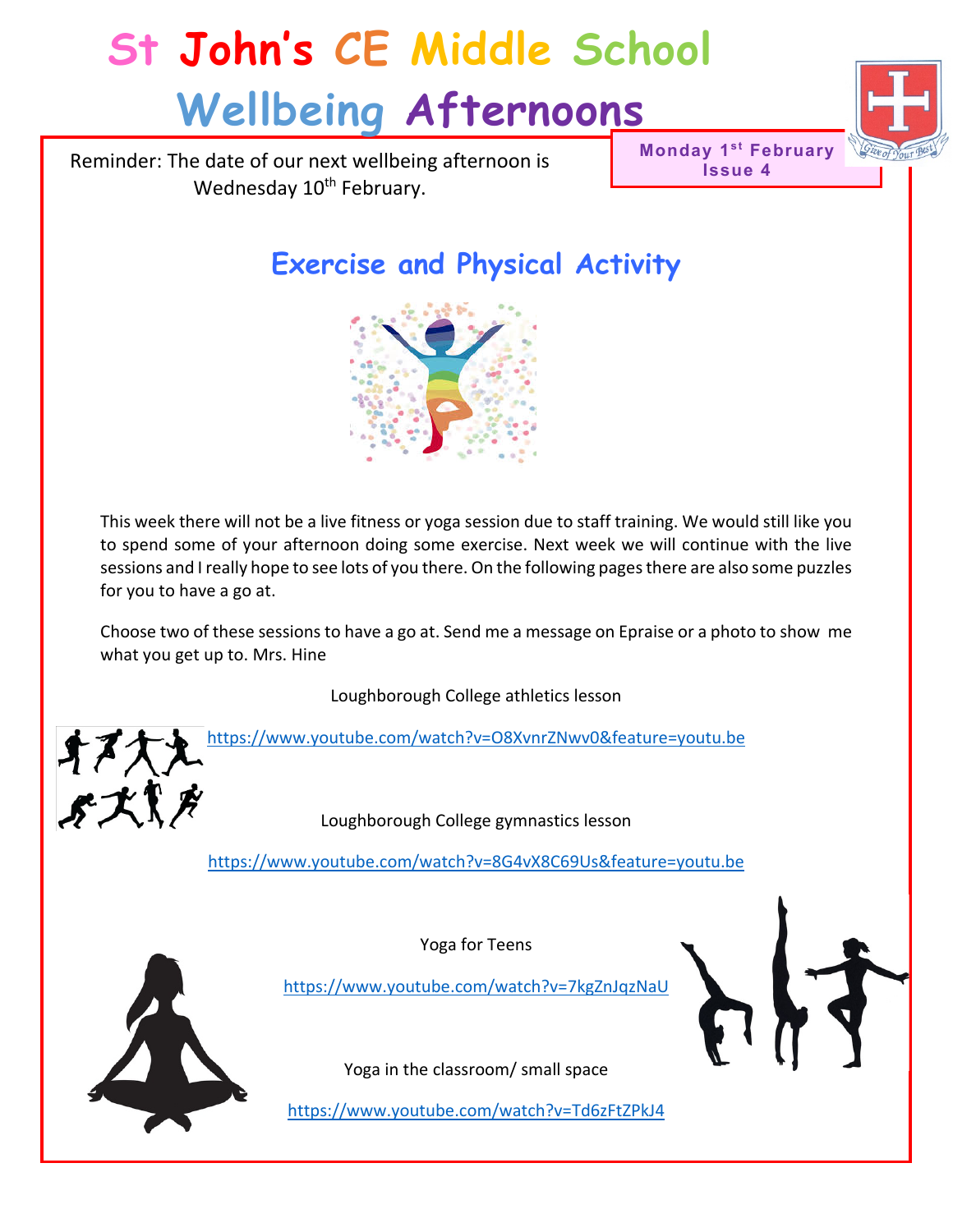## **St John's Lockdown Reading Challenge!**

| Listen to an<br>audiobook.                                                        | <b>TAKE A</b><br><b>PHOTO OF</b><br>YOURSELF<br><b>READING IN</b><br><b>AN</b><br><b>UNUSUAL</b><br><b>SPOT.</b>           | <b>Read a</b><br>favourite<br><b>book from</b><br>your<br>childhood.             | Witeabook<br>reviewabout a<br>bookyouhave<br>recentlyread                              | <b>Read aloud</b><br>to a<br>member of<br>your family<br>for at least<br><b>fifteen</b><br>minutes<br>three times<br>in a week. |
|-----------------------------------------------------------------------------------|----------------------------------------------------------------------------------------------------------------------------|----------------------------------------------------------------------------------|----------------------------------------------------------------------------------------|---------------------------------------------------------------------------------------------------------------------------------|
| <b>Read a</b><br>book set in<br>a different<br>time or<br>place.                  | Read a<br><b>book</b> that<br>was made<br>into a film.                                                                     | <b>Take a</b><br>book out<br>on a walk<br>with you<br>and take a<br>photo of it. | <b>Read a new</b><br>book, then<br>write an<br><i>alternative</i><br>ending for<br>it. | Read a<br><b>book</b><br>that is at<br><i>least</i><br><i>fifty</i><br>years<br>old.                                            |
| <b>Make a</b><br>miniature<br><b>book using</b><br>just one<br>piece of<br>paper! | <b>Host a</b><br>virtual<br>book club<br>session<br>with<br>friends, so<br>you can<br>discuss<br><b>books</b><br>together. | Tryreadinga<br><b>book genre you</b><br>havenever<br>readbefore                  | <i><b>Create a</b></i><br>new<br>character<br>for a book<br>and draw<br>them.          | Create a<br>fact file<br>about an<br>author.                                                                                    |

*We would love to see photos of what you are reading, or anything you achieve from this challenge. If you complete every challenge on the sheet, please send evidence to [kdevey@st](mailto:kdevey@st-johns-bromsgrove.worcs.sch.uk)[johns-bromsgrove.worcs.sch.uk.](mailto:kdevey@st-johns-bromsgrove.worcs.sch.uk) All children who complete all of the challenges will receive a prize!*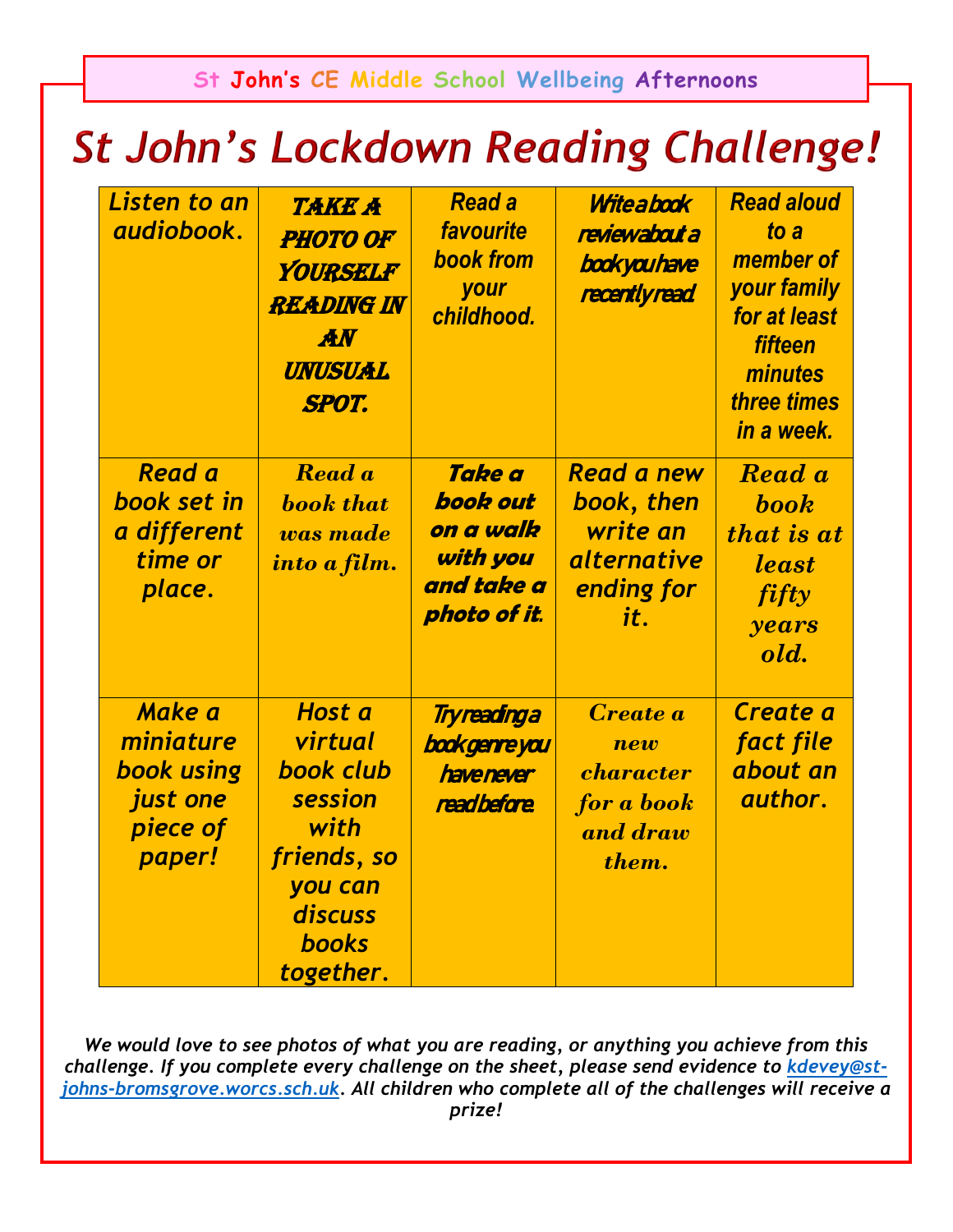## **Puzzle Challenges**

**Answers will be shared on next week's newsletter** 





**Sudoku - Easy Sudoku - Medium** 

#### Down

1. You get energy from eating these

3. You need these for growth

4. Your body needs this to make Vitamin D

5. Between 70% and 80% of your body is this

6. Some people are allergic to this milk sugar found in dairy products

8. This mineral is needed to make strong bones and teeth

11. This is found in fruits and vegetables and helps digestion

13. Potatoes, bread, rice and pasta all contain this 15. You need plenty of this so you can stay alert and refresh your energy

#### **Across**

2. These are a good source of protein for vegetarians 7. Burgers, crisps, chocolate and fries are examples of this

9. This is the food that you eat

10. This fat is bad for your heart

12. This disease is caused by eating too much sugary foods

14. Taking the stairs instead of the lift is a good way to take this

16. This means keeping our bodies, mouth, hair and clothes Icean

## **Cross Word**

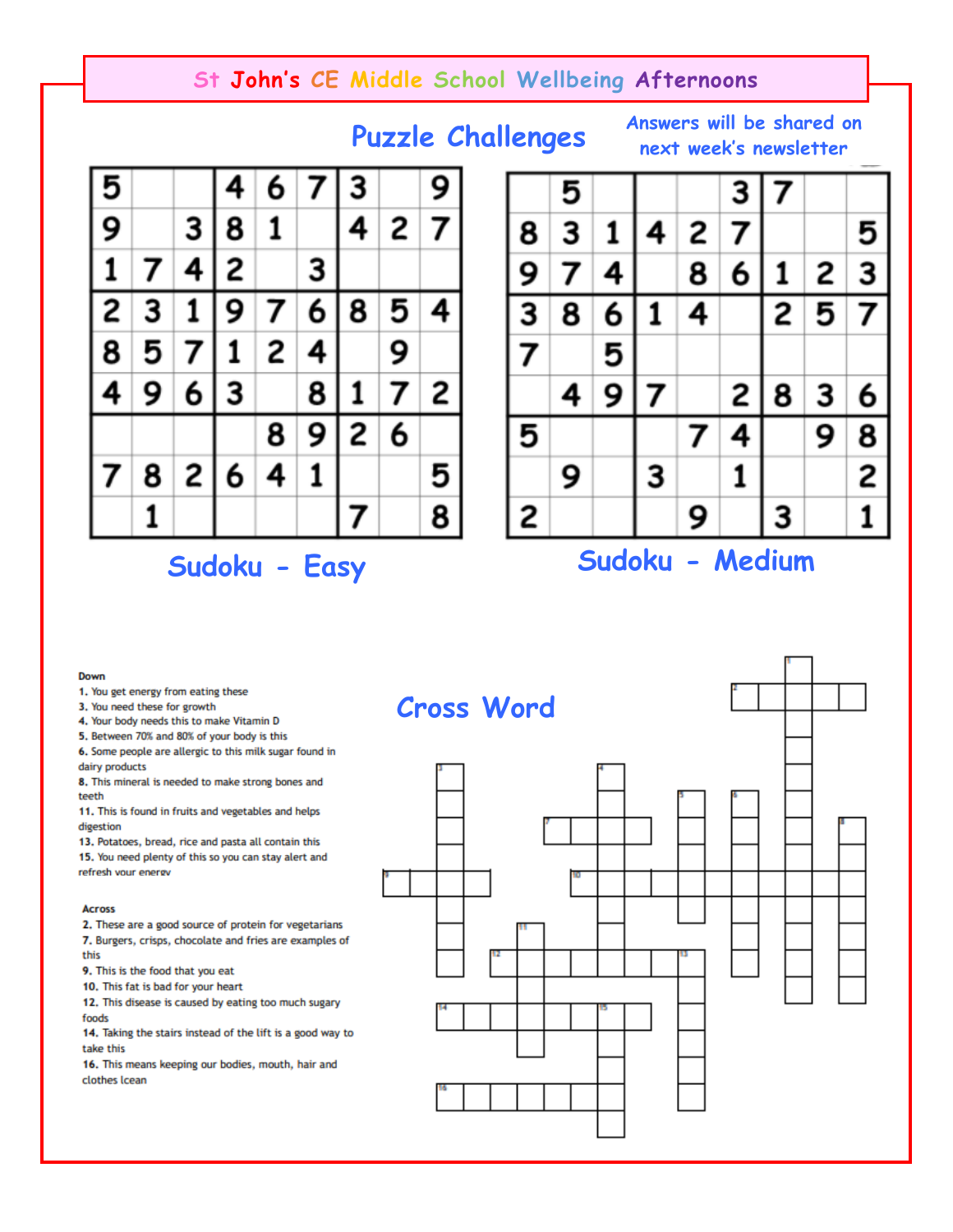## **Healthy Living Wordsearch**

TNCHZBFAUOGNBALANCE D F F Н U x N D A A H W F K H A  $\overline{\phantom{a}}$ **FENMEO** N Y R B С Ρ ZCRE A M T Y A H P H E м L. O T Τ N F G ı т Q R N F K. O K E.  $\mathbf{I}$ O Т Т A V P O J Е R R N 0 Y J Ζ Ζ С E H G R X R W N х J R N Ζ W 0 U A W U I L P A H Q R Τ N F U I R G E R G D H S Y Y Q D L Ζ R Ε Τ P N G S S x F Τ V G G E T Ν J I х С S 7 B S R E H X B Ε E E х U Т N Y N N Y Q <sup>Y</sup> L Υ W Ε  $\mathbf{I}$ H. O  $\mathbf{I}$ G K A Α Ζ S С O Ζ Ζ C O V. L L L Y н М Τ U U P R Α H P P U R B U х O Q V I. Y Y v Τ R Е P Κ N x Y х J U F -U X A С D С B E Y Τ 0 Q S E D P R R O D O T. Q V D Τ O s D Α M L L Y S S Т R Т J Ε L G  $\mathbf{I}$ U G A R Ε Ε Α Y H V L Y ı S N Τ G E Κ Z T Α H С P Τ L A A A J V R G L P L B F W M S Т Τ х В A P Q Е T O T v Ζ н в L Q Y I S Ε Ε N 1 R F х L R Ε L S V С T S L U Q F F L κ P P S H Τ T R P A Ε H A N A L D x V W Е A Y L O P D т  $\top$ D S Ε D Е Α Ζ B F Τ F S 0 G Κ L v L Н v Ε S J F P Α М Ζ N R х x ı ı Α U Τ N κ  $\circ$ O L ı P Ρ P Ε Α J O V Е Τ N Υ В Α Y L M Τ U J С R Q B P E B 1 G v N R Τ G Q N Τ С L I D Ζ Y L I. v S E κ Y н J G P P Ε N S Ε С S U E Α С L M L М Τ S S S B Ζ Е 0 0 M H P F Ε N  $\mathbf{I}$ P P A H W E. W G O R H I G J В  $\mathbf{I}$ E Т SYBAL L. L Y U U E E B K J

yoga vegetables training sugar strength sleep relaxation protein posture oxygen muscles lifestyle leisure jogging health happiness glucose friendship fitness fibre fat exercise energy disease diet diabetes dairy cycling carbohydrates calories balanced appetite alcohol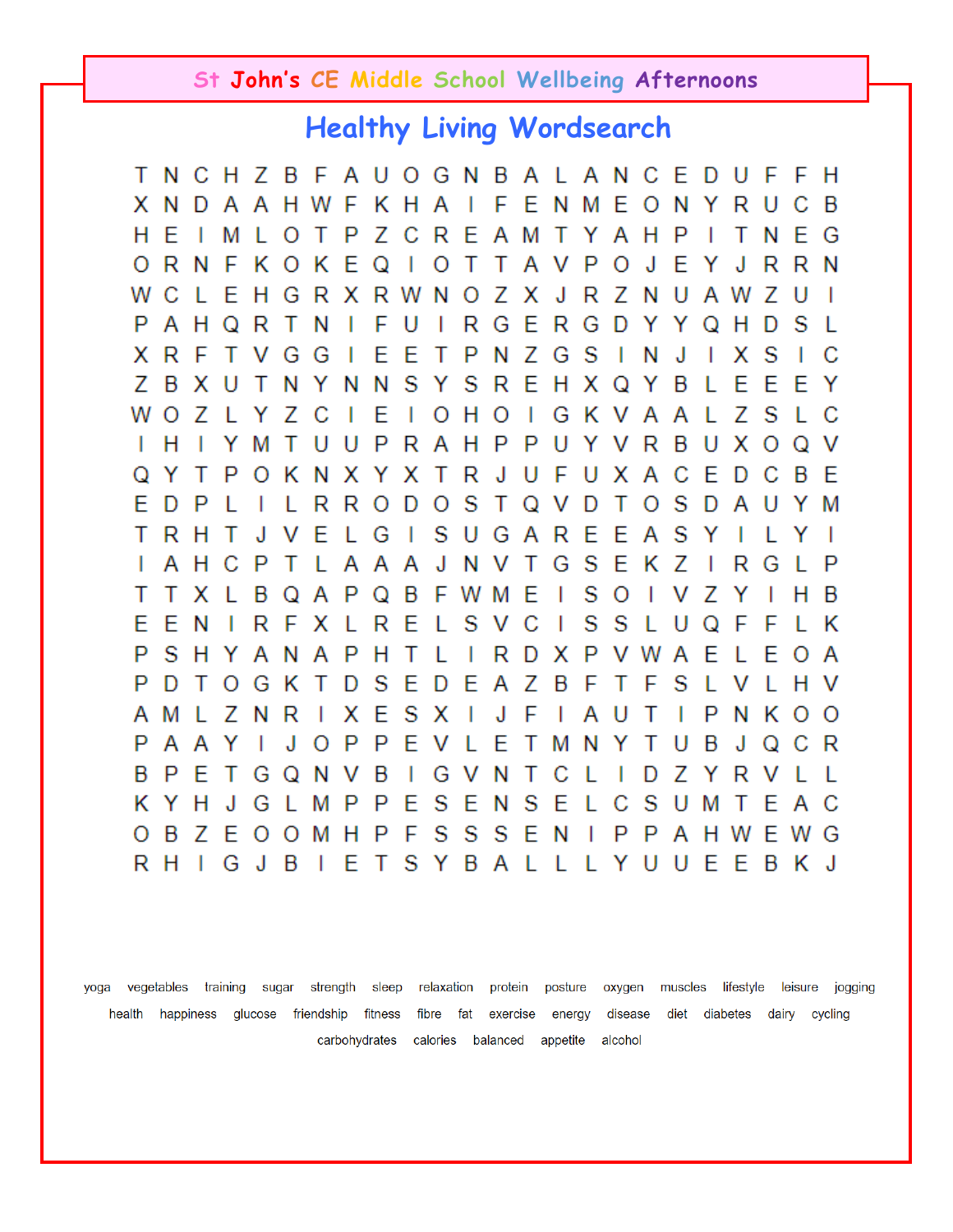**Thank you so much to everyone who shared how they spent their Wellbeing afternoon. Housepoints have been awarded to everyone who sent in photos or reflections of their time. We'd love to see what you get up to again this week. Please email nhine@st-johns-[bromsgrove.worcs.sch.uk](mailto:nhine@st-johns-bromsgrove.worcs.sch.uk) or submit via your planner on Epriase.**

## **Mindful Colouring and Art**



Emelia Richings, 5CW







## **Mindful Colouring and Art competition winner**

**Rhianna Dobson is this week's competition winner. We have your prize at school ready for your return to school.**